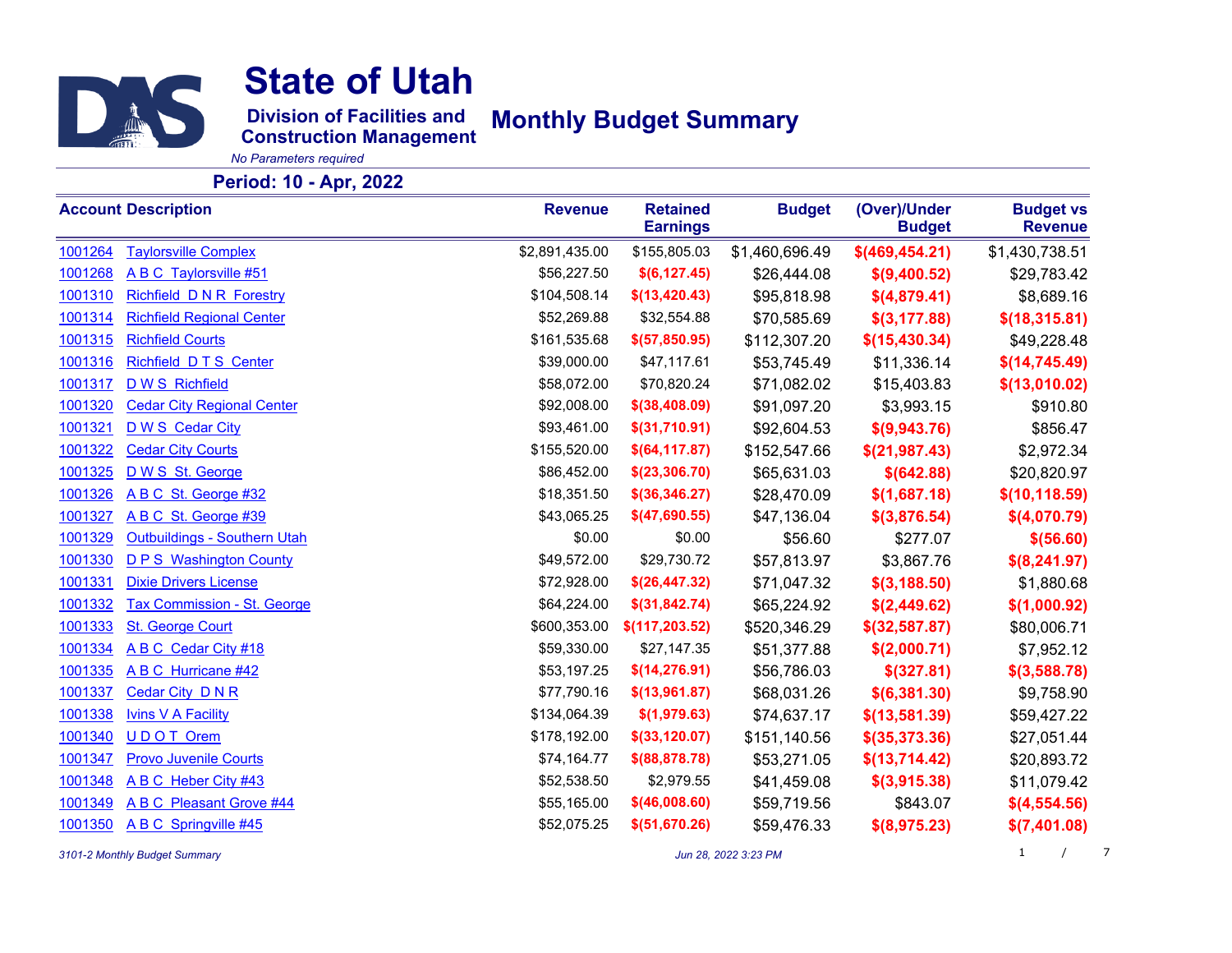

**Division of Facilities and Monthly Budget Summary**

**Construction Management**

*No Parameters required*

### **Period: 10 - Apr, 2022**

|         | <b>Account Description</b>         | <b>Revenue</b> | <b>Retained</b><br><b>Earnings</b> | <b>Budget</b>  | (Over)/Under<br><b>Budget</b> | <b>Budget vs</b><br><b>Revenue</b> |
|---------|------------------------------------|----------------|------------------------------------|----------------|-------------------------------|------------------------------------|
| 1001351 | <b>Provo Regional Center</b>       | \$813,986.77   | \$(75, 457.07)                     | \$731,412.63   | \$(94, 859.56)                | \$82,574.14                        |
| 1001355 | D W S Provo                        | \$195,970.00   | $$$ (43,589.27)                    | \$149,124.19   | \$(24, 205.01)                | \$46,845.81                        |
| 1001356 | ABC Provo#5                        | \$25,500.00    | \$(28, 979.62)                     | \$30,051.26    | \$(3,441.89)                  | \$(4,551.26)                       |
| 1001357 | <b>DCFS Orem</b>                   | \$120,792.00   | \$7,527.56                         | \$95,314.32    | \$(21, 816.60)                | \$25,477.68                        |
| 1001358 | ABC Orem #17                       | \$25,500.00    | \$(24,221.21)                      | \$26,177.87    | \$(1,747.77)                  | \$(677.87)                         |
| 1001361 | <b>Orem Public Safety</b>          | \$105,640.00   | \$3,284.18                         | \$109,698.47   | \$7,238.34                    | \$(4,058.47)                       |
| 1001366 | A B C Price #7                     | \$15,725.00    | \$(37,312.36)                      | \$21,422.78    | \$(2, 128.03)                 | \$(5,697.78)                       |
| 1001368 | ABC Moab #27                       | \$18,011.50    | \$(37,966.37)                      | \$24,395.99    | \$(2,221.28)                  | \$(6,384.49)                       |
| 1001369 | <b>Moab Regional Center</b>        | \$142,533.00   | $$$ (36,888.33)                    | \$127,883.36   | \$(5,216.31)                  | \$14,649.64                        |
| 1001370 | Navajo Trust - Blanding            | \$157,640.00   | \$(25,354.79)                      | \$156,019.65   | \$9,718.02                    | \$1,620.35                         |
| 1001372 | <b>DNR</b> Price                   | \$124,323.00   | \$(31, 392.33)                     | \$112,103.15   | \$ (410.60)                   | \$12,219.85                        |
| 1001373 | <b>Juab County Courts</b>          | \$76,798.00    | \$287.28                           | \$63,161.95    | \$(3,436.89)                  | \$13,636.05                        |
| 1001374 | <b>Price Public Safety</b>         | \$90,897.00    | $$$ (38,358.39)                    | \$69,529.18    | \$1,143.52                    | \$21,367.82                        |
| 1001375 | <b>Wasatch Court</b>               | \$11,518.56    | \$2,327.64                         | \$11,518.56    | \$(1,112.91)                  | \$0.00                             |
| 1001378 | <b>Spanish Fork Ag Lab</b>         | \$50,716.03    | \$(18,064.89)                      | \$42,764.75    | \$(6,944.04)                  | \$7,951.28                         |
| 1001379 | <b>Provo Area D E Q Monitoring</b> | \$0.00         | \$0.00                             | \$2,992.79     | \$3,020.20                    | \$(2,992.79)                       |
| 1001380 | <b>Provo Courts</b>                | \$1,320,997.88 | \$1,071,647.07                     | \$1,031,447.23 | \$(47,642.71)                 | \$289,550.65                       |
| 1001383 | Payson V A Facility                | \$189,105.70   | \$(221, 215.23)                    | \$73,265.54    | $$$ (35,318.24)               | \$115,840.16                       |
| 1001391 | So Utah D E Q Monitoring           | \$0.00         | \$0.00                             | \$118.05       | \$(178.57)                    | \$(118.05)                         |
| 1001402 | <b>W V Drivers License</b>         | \$98,880.00    | \$69,820.71                        | \$83,238.84    | \$(10, 211.86)                | \$15,641.16                        |
| 1001403 | A B C West Valley #46              | \$57,800.00    | \$113,233.79                       | \$30,482.78    | \$(9,450.22)                  | \$27,317.22                        |
| 1001405 | <b>BCI</b>                         | \$185,250.00   | \$50,953.05                        | \$165,722.08   | \$(13, 193.25)                | \$19,527.92                        |
| 1001406 | <b>Taylorsville Deaf Center</b>    | \$166,141.60   | \$99,420.90                        | \$190,445.95   | \$64,882.32                   | \$(24, 304.35)                     |
| 1001407 | A B C Taylorsville #26             | \$51,289.00    | \$38,320.33                        | \$33,971.59    | \$(4,380.05)                  | \$17,317.41                        |
| 1001408 | ABC WVC Redwood Road #3            | \$26,373.38    | \$16,392.19                        | \$43,126.00    | \$159.76                      | \$(16, 752.62)                     |
| 1001409 | A B C 5056 South State #9          | \$32,963.00    | $$$ (38,217.06)                    | \$33,043.71    | \$(2,565.25)                  | \$ (80.71)                         |
| 1001412 | Unified Lab #2                     |                | \$865,836.54 \$1,501,553.31        | \$694,629.73   | \$(1,120,656.09)              | \$171,206.81                       |

*3101-2 Monthly Budget Summary Jun 28, 2022 3:23 PM* 2 /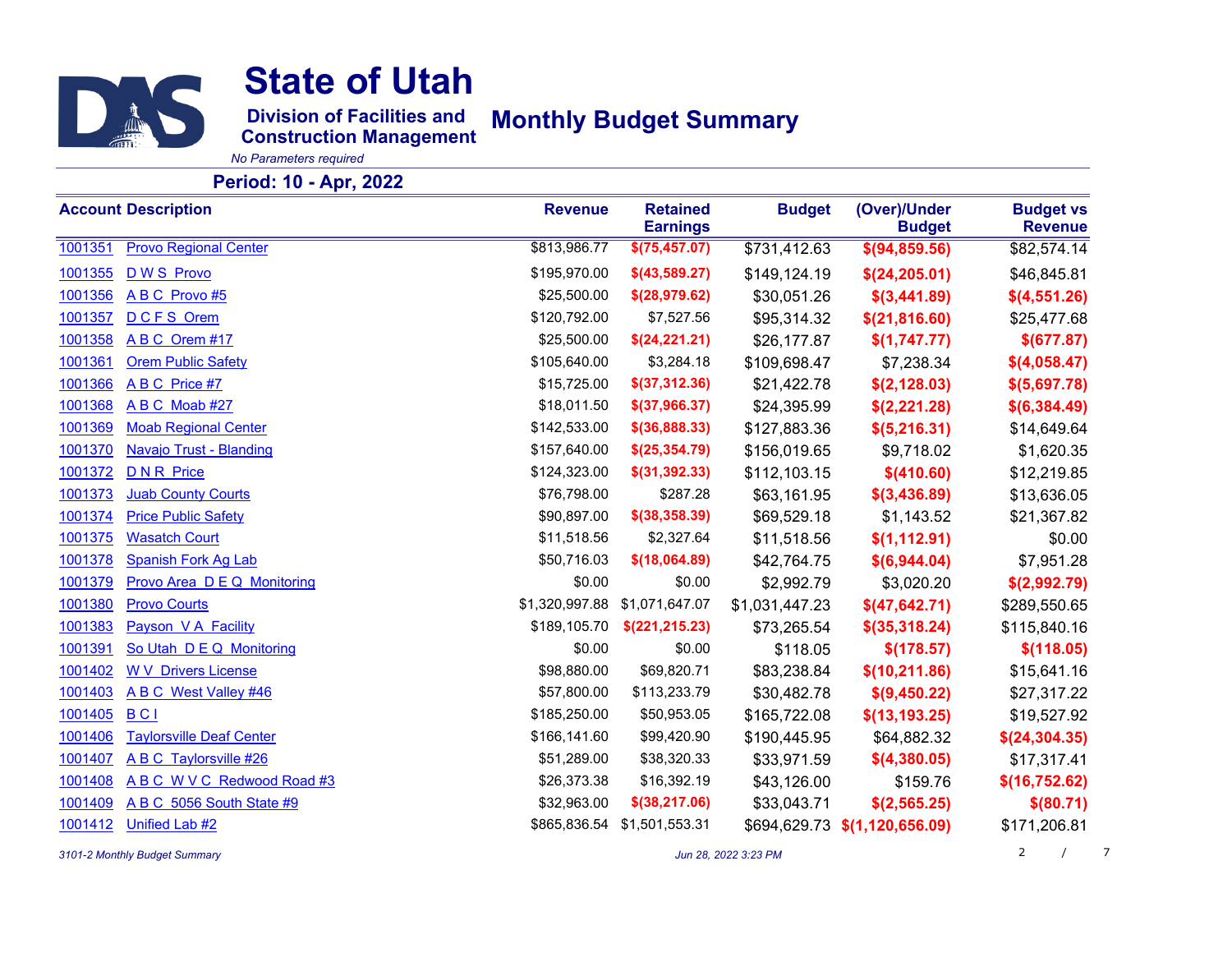

**Division of Facilities and Monthly Budget Summary**

**Construction Management**

*No Parameters required*

### **Period: 10 - Apr, 2022**

|         | <b>Account Description</b>         | <b>Revenue</b> | <b>Retained</b><br><b>Earnings</b> | <b>Budget</b>  | (Over)/Under<br><b>Budget</b> | <b>Budget vs</b><br><b>Revenue</b> |
|---------|------------------------------------|----------------|------------------------------------|----------------|-------------------------------|------------------------------------|
| 1001413 | <b>Unified Lab</b>                 | \$883,894.00   | \$(343,669.31)                     | \$794,357.78   | \$979,387.92                  | \$89,536.22                        |
| 1001415 | <b>UDOT Cal Rampton Building</b>   | \$1,602,863.00 | \$658,084.40                       | \$1,361,584.99 | \$(256,080.07)                | \$241,278.01                       |
| 1001420 | Murray UHP Office                  | \$141,738.00   | \$16,964.11                        | \$153,425.47   | \$927.27                      | \$(11,687.47)                      |
| 1001451 | <b>West Jordan Courts</b>          | \$557,835.00   | \$69,170.77                        | \$503,727.75   | \$(13,558.03)                 | \$54,107.25                        |
| 1001452 | D W S South County                 | \$176,196.00   | \$40,603.69                        | \$157,929.60   | $$$ (34,289.10)               | \$18,266.40                        |
| 1001453 | D W S Midvale                      | \$135,640.00   | \$60,366.52                        | \$129,899.26   | \$22,353.89                   | \$5,740.74                         |
| 1001454 | <b>Surplus Property - Draper</b>   | \$59,747.00    | \$(7,162.42)                       | \$64,279.24    | \$9,425.37                    | \$(4,532.24)                       |
| 1001455 | A B C Sandy #16                    | \$51,000.00    | \$69,939.32                        | \$32,920.70    | \$(7,628.10)                  | \$18,079.30                        |
| 1001456 | A B C 1863 E 7000 South #15        | \$62,016.00    | \$106,695.23                       | \$33,017.68    | \$(7,314.38)                  | \$28,998.32                        |
| 1001457 | ABC Minuteman #31                  | \$56,044.75    | \$8,425.40                         | \$48,096.40    | \$(4,983.39)                  | \$7,948.35                         |
| 1001458 | <b>ABC</b> Riverton #40            | \$42,500.00    | \$(13, 255.30)                     | \$42,333.03    | \$(1,981.46)                  | \$166.97                           |
| 1001459 | D P S - Drivers License & D M V    | \$185,577.00   | \$45,372.54                        | \$151,454.01   | \$(7,625.17)                  | \$34,122.99                        |
| 1001460 | A B C Holladay #29                 | \$54,803.75    | \$32,949.30                        | \$38,600.08    | \$(23,340.94)                 | \$16,203.67                        |
| 1001461 | N Utah Fire Dispatch Center        | \$30,438.66    | \$21,092.57                        | \$31,404.49    | \$(9,392.65)                  | \$ (965.83)                        |
| 1001463 | <b>Veteran's Memorial Cemetery</b> | \$41,504.00    | \$(14,920.09)                      | \$44,990.85    | \$ (8,830.69)                 | \$(3,486.85)                       |
| 1001464 | <b>DNR Lone Peak</b>               | \$45,820.65    | \$69,865.77                        | \$26,969.27    | \$(1,311.23)                  | \$18,851.38                        |
| 1001465 | A B C Herriman #48                 | \$56,869.25    | \$40,590.20                        | \$36,564.36    | \$(9,991.70)                  | \$20,304.89                        |
| 1001501 | <b>Heber M Wells Building</b>      | \$1,152,179.00 | $$$ (428,813.23)                   | \$1,020,510.40 | \$(28, 332.80)                | \$131,668.60                       |
| 1001502 | <b>DWS</b> Administration          | \$685,930.00   | \$162,185.93                       | \$578,665.34   | $$$ (36,867.05)               | \$107,264.66                       |
| 1001503 | D W S Metro                        | \$252,776.00   | \$16,948.65                        | \$247,118.88   | \$(17,803.66)                 | \$5,657.12                         |
| 1001504 | <b>Rio Grande Depot</b>            | \$419,682.00   | \$378,303.10                       | \$373,753.32   | \$24,262.03                   | \$45,928.68                        |
| 1001505 | D W S / D H S 1385 S State         | \$287,387.49   | \$(120, 195.81)                    | \$368,217.24   | $$$ (334.71)                  | \$ (80, 829.75)                    |
| 1001506 | A P & P 36 W 1100 South            | \$192,375.00   | \$(15, 297.88)                     | \$208,061.71   | \$(12, 732.72)                | \$(15,686.71)                      |
| 1001507 | <b>Office of Education</b>         | \$410,669.00   | \$140,722.51                       | \$377,335.26   | \$21,053.45                   | \$33,333.74                        |
| 1001508 | <b>UT</b> Art Collection           | \$43,900.00    | \$29,994.02                        | \$46,908.38    | \$26,539.91                   | \$(3,008.38)                       |
| 1001509 | <b>Archives Building</b>           | \$121,335.00   | \$13,436.15                        | \$137,771.96   | \$33,322.32                   | \$(16, 436.96)                     |
| 1001510 | ABC SLC 300 East #35               | \$27,952.25    | \$(51,757.87)                      | \$34,124.68    | \$483.94                      | \$(6,172.43)                       |

*3101-2 Monthly Budget Summary Jun 28, 2022 3:23 PM* 3 /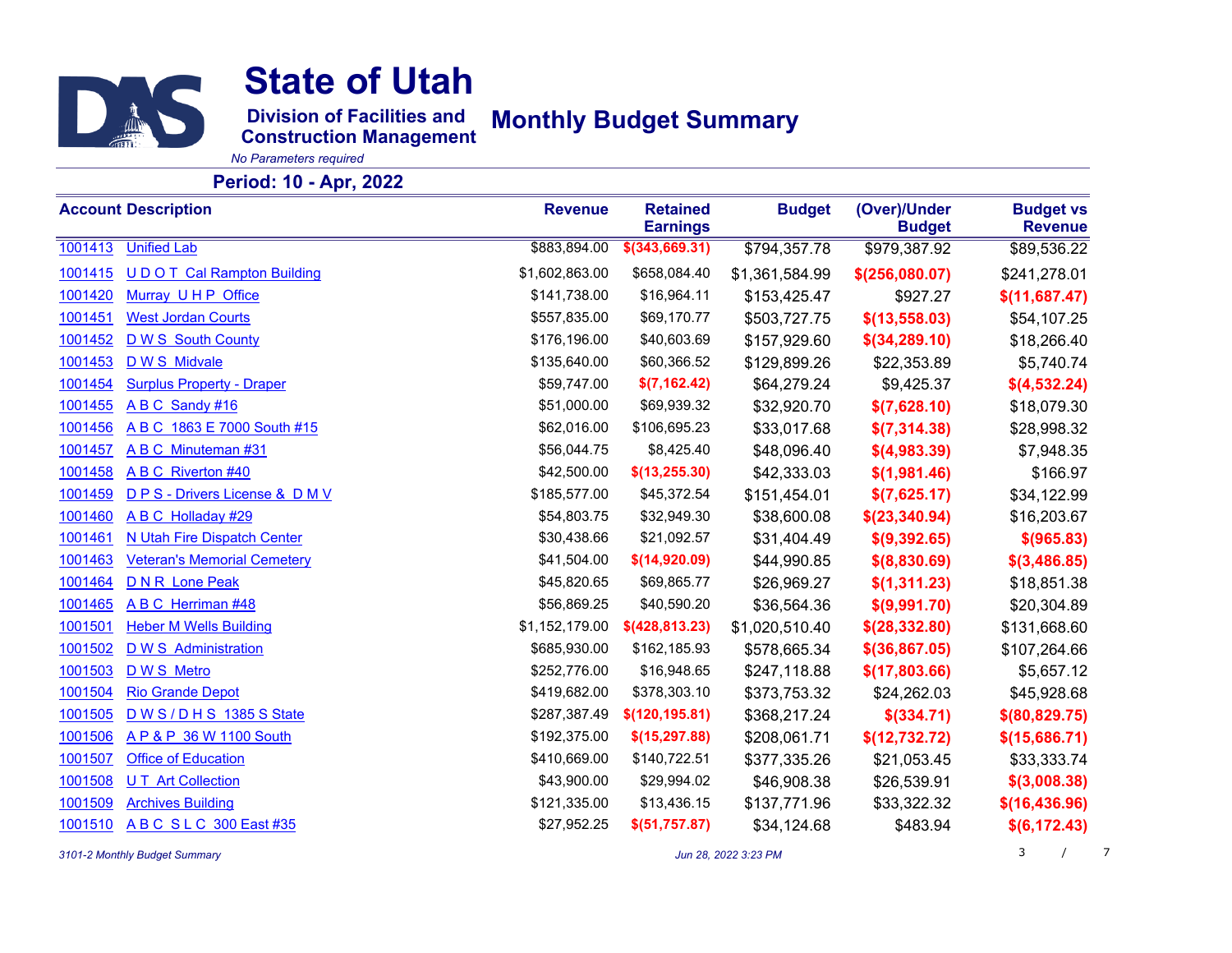

**Division of Facilities and Monthly Budget Summary**

**Construction Management**

*No Parameters required*

### **Period: 10 - Apr, 2022**

|         | <b>Account Description</b>         | <b>Revenue</b> | <b>Retained</b><br><b>Earnings</b> | <b>Budget</b>  | (Over)/Under<br><b>Budget</b> | <b>Budget vs</b><br><b>Revenue</b> |
|---------|------------------------------------|----------------|------------------------------------|----------------|-------------------------------|------------------------------------|
| 1001511 | A B C 1154 Ashton Avenue #2        | \$30,867.75    | \$(62,711.26)                      | \$39,409.27    | \$(7,837.01)                  | \$(8,541.52)                       |
| 1001512 | A B C Mt Olympus #25               | \$36,082.50    | \$27,139.23                        | \$27,518.53    | \$(1,090.05)                  | \$8,563.97                         |
| 1001514 | <b>Highland Dr Regional Center</b> | \$160,286.40   | \$(26,903.34)                      | \$280,807.16   | \$7,956.80                    | \$(120, 520.76)                    |
| 1001515 | Downtown D E Q Monitoring          | \$0.00         | \$0.00                             | \$897.65       | \$827.23                      | \$ (897.65)                        |
| 1001516 | <b>SLC VA Nursing Home</b>         | \$40,667.90    | \$6,643.91                         | \$23,164.35    | \$(16,832.38)                 | \$17,503.55                        |
| 1001546 | A B C Sidewinder #34               | \$45,079.75    | \$66,232.70                        | \$34,297.97    | \$1,664.90                    | \$10,781.78                        |
| 1001547 | A B C Ute Blvd #37                 | \$34,752.25    | \$15,140.80                        | \$26,012.39    | \$(21,729.28)                 | \$8,739.86                         |
| 1001548 | A B C Park City Swede Alley #36    | \$10,625.00    | \$4,975.14                         | \$8,473.57     | \$(2,651.15)                  | \$2,151.43                         |
| 1001549 | A B C Park City Snow Creek #38     | \$51,344.25    | \$(10,509.22)                      | \$63,516.95    | \$18,422.80                   | \$(12, 172.70)                     |
| 1001551 | <b>SL Courts Building</b>          | \$1,868,160.00 | \$(77, 341.72)                     | \$1,889,541.45 | \$(110, 453.59)               | \$(21, 381.45)                     |
| 1001555 | Heritage & Arts MSS                | \$14,964.25    | \$(20, 676.41)                     | \$34,774.89    | \$37,941.53                   | \$(19, 810.64)                     |
| 1001556 | ABC SLC Miller #14                 | \$27,306.25    | \$(43,791.15)                      | \$23,284.53    | \$(6,780.17)                  | \$4,021.72                         |
| 1001557 | ABC SLC 205 W 400 S #1             | \$34,548.25    | \$ (82, 816.78)                    | \$53,127.83    | \$(5,637.14)                  | \$(18, 579.58)                     |
| 1001558 | ABC SLC Avenues #12                | \$28,708.75    | \$61,754.38                        | \$15,728.91    | \$(23, 204.88)                | \$12,979.84                        |
| 1001559 | <b>Governors Mansion O &amp; M</b> | \$177,100.00   | \$(50, 875.25)                     | \$183,488.59   | \$17,977.89                   | \$(6,388.59)                       |
| 1001560 | <b>Fine Arts Council</b>           | \$43,691.00    | \$8,471.39                         | \$48,487.57    | \$7,027.23                    | \$(4,796.57)                       |
| 1001562 | <b>WV</b> Third District Court     | \$148,350.00   | \$29,097.09                        | \$120,991.88   | \$7,467.02                    | \$27,358.12                        |
| 1001564 | ABC 1615 Foothill #4               | \$0.00         | \$8,107.35                         | \$12,572.05    | \$6,953.90                    | \$(12, 572.05)                     |
| 1001565 | A B C Wine Store #41               | \$53,630.75    | \$(21,982.55)                      | \$63,273.06    | \$6,967.36                    | \$(9,642.31)                       |
| 1001566 | <b>Chase Home</b>                  | \$17,428.00    | \$12,449.99                        | \$16,378.34    | \$696.43                      | \$1,049.66                         |
| 1001567 | A B C Cleveland Ave Warehouse      | \$25,500.00    | \$52,948.53                        | \$20,531.19    | \$(19, 349.63)                | \$4,968.81                         |
| 1001569 | <b>ABC</b> Admin Complex           | \$804,951.92   | \$(206, 706.82)                    | \$753,822.81   | \$(23, 676.46)                | \$51,129.11                        |
| 1001587 | Vernal Area D E Q Monitoring       | \$0.00         | $$$ (33.42)                        | \$0.00         | \$(215.36)                    | \$0.00                             |
| 1001588 | <b>Vernal Drivers License</b>      | \$36,055.00    | \$(7,852.67)                       | \$31,698.33    | \$(3,009.02)                  | \$4,356.67                         |
| 1001589 | Vernal D N R Regional              | \$80,394.00    | \$35,356.71                        | \$73,550.78    | \$(7,054.53)                  | \$6,843.22                         |
| 1001593 | <b>Vernal Juvenile Courts</b>      | \$40,256.00    | \$(14,927.80)                      | \$21,601.46    | \$(5,451.25)                  | \$18,654.54                        |
| 1001594 | <b>DHS</b> Vernal                  | \$74,117.00    | \$66,238.23                        | \$51,692.30    | \$(6,337.78)                  | \$22,424.70                        |

*3101-2 Monthly Budget Summary Jun 28, 2022 3:23 PM* 4 /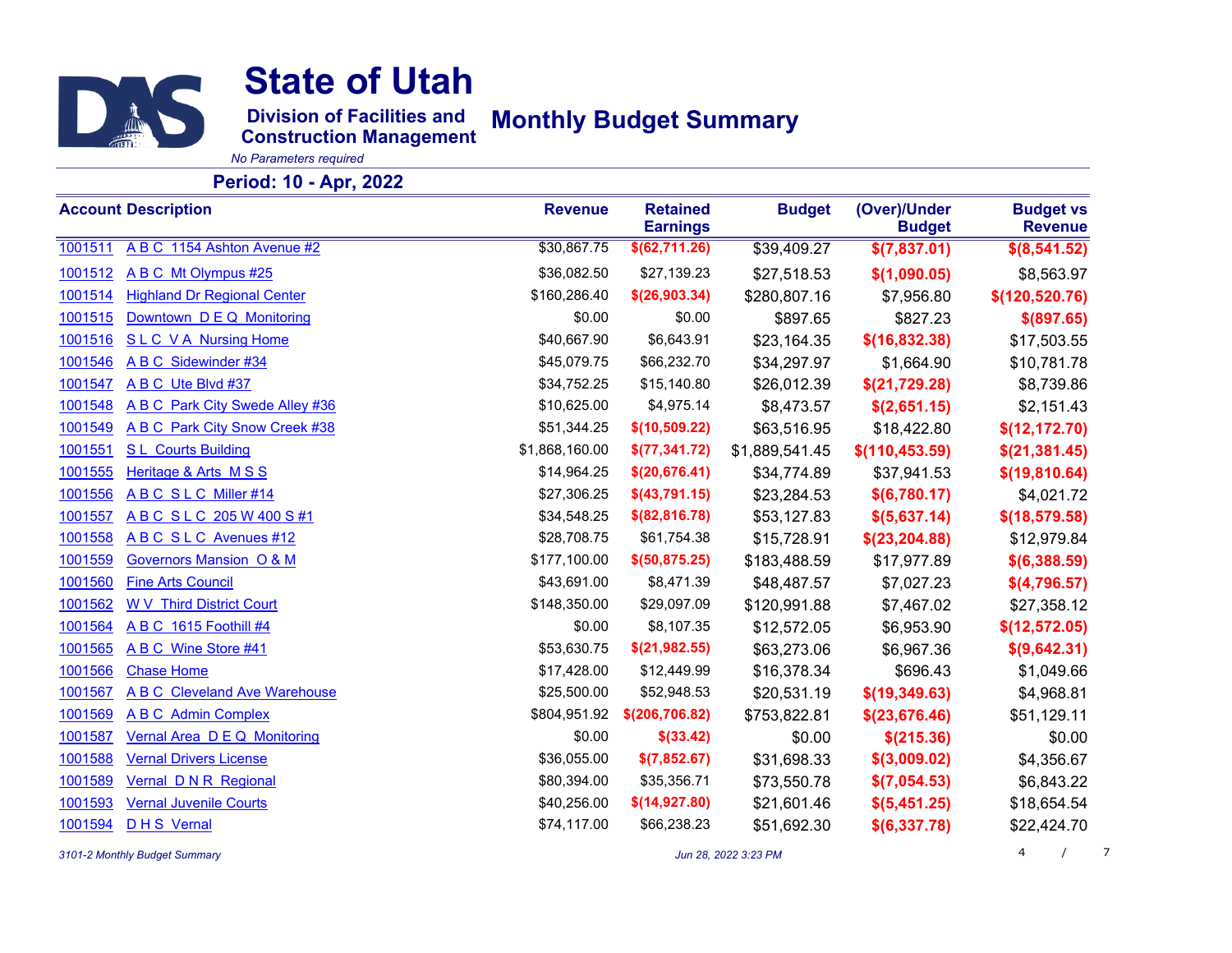

**Division of Facilities and Monthly Budget Summary**

**Construction Management**

*No Parameters required*

#### **Period: 10 - Apr, 2022**

|         | <b>Account Description</b>       | <b>Revenue</b> | <b>Retained</b><br><b>Earnings</b> | <b>Budget</b>  | (Over)/Under<br><b>Budget</b> | <b>Budget vs</b><br><b>Revenue</b> |
|---------|----------------------------------|----------------|------------------------------------|----------------|-------------------------------|------------------------------------|
| 1001595 | D W S Vernal                     | \$73,702.00    | \$61,399.43                        | \$83,674.34    | \$18,239.19                   | \$(9,972.34)                       |
| 1001596 | A B C Vernal #28                 | \$15,742.00    | \$(29,707.44)                      | \$21,550.80    | \$306.73                      | \$(5,808.80)                       |
| 1001597 | <b>Vernal 8th District Court</b> | \$248,649.00   | \$(8,096.61)                       | \$275,361.09   | \$3,867.49                    | \$(26,712.09)                      |
| 1001598 | DHS/DCFSVernal                   | \$24,841.92    | \$20,173.31                        | \$40,035.25    | \$ (84.69)                    | \$(15, 193.33)                     |
| 1001601 | <b>Office of Rehab Services</b>  | \$204,156.00   | \$14,415.59                        | \$187,149.73   | \$(7,456.69)                  | \$17,006.27                        |
| 1001602 | <b>Agriculture Building</b>      | \$356,706.00   | \$184,647.09                       | \$299,647.85   | \$(27, 266.96)                | \$57,058.15                        |
| 1001603 | <b>Cannon Health Building</b>    | \$860,515.00   | \$258,234.94                       | \$878,349.18   | \$9,405.79                    | \$(17,834.18)                      |
| 1001605 | <b>State Library Complex</b>     | \$464,002.00   | \$(4,531.26)                       | \$480,756.37   | \$173.43                      | \$(16, 754.37)                     |
| 1001609 | <b>DEQ</b> Technical Center      | \$62,788.63    | \$(19, 866.88)                     | \$82,999.17    | \$(2,106.22)                  | \$(20, 210.54)                     |
| 1001610 | <b>Tax Commission Building</b>   | \$970,200.00   | \$398,174.83                       | \$887,591.75   | \$337.06                      | \$82,608.25                        |
| 1001611 | A B C North Temple #13           | \$36,805.00    | $$$ (35,056.80)                    | \$42,780.52    | \$(619.77)                    | \$(5,975.52)                       |
| 1001612 | ABC Magna#11                     | \$27,612.25    | \$(14,493.44)                      | \$28,911.38    | \$(7,179.15)                  | \$(1,299.13)                       |
| 1001615 | A B C Tooele #10                 | \$49,232.00    | \$21,382.79                        | \$39,759.66    | \$(7,654.38)                  | \$9,472.34                         |
| 1001616 | <b>Tooele Courts</b>             | \$354,051.00   | \$(48,511.41)                      | \$346,581.89   | \$(20, 336.12)                | \$7,469.11                         |
| 1001617 | Fairpark DLD                     | \$61,571.00    | \$30,323.45                        | \$51,251.41    | \$(4,332.82)                  | \$10,319.59                        |
| 1001618 | S L Government Bldg #1           | \$972,934.00   | \$470,942.88                       | \$949,817.16   | \$(127,890.25)                | \$23,116.84                        |
| 1001619 | A B C Bountiful #8               | \$55,840.75    | \$(29, 929.46)                     | \$52,075.00    | \$(3,330.91)                  | \$3,765.75                         |
| 1001620 | D W S Call Center                | \$200,317.00   | \$144,578.86                       | \$252,069.20   | \$50,135.65                   | \$(51,752.20)                      |
| 1001621 | 1950 West Regional Center        | \$214,272.49   | \$149,228.72                       | \$295,360.37   | \$22,957.79                   | $$$ (81,087.88)                    |
| 1001622 | Training Housing - D S B V I     | \$49,736.00    | \$8,089.15                         | \$54,709.84    | \$(5,293.02)                  | \$(4,973.84)                       |
| 1001623 | Redwood D E Q Monitoring         | \$0.00         | \$0.00                             | \$1,098.89     | \$938.88                      | \$(1,098.89)                       |
| 1001624 | <b>DNR Complex</b>               | \$745,072.00   | \$144,093.04                       | \$703,826.44   | $$$ (30,548.54)               | \$41,245.56                        |
| 1001630 | ABC #03                          | \$20,017.50    | \$0.00                             | \$22,105.69    | \$(1,037.88)                  | \$(2,088.19)                       |
| 1001650 | Outbuildings - Redwood           | \$0.00         | \$0.00                             | \$35.75        | \$156.21                      | $$$ (35.75)                        |
| 1001651 | <b>Capitol Hill Complex</b>      | \$3,124,900.00 | \$767,166.76                       | \$3,548,409.78 | \$215,917.54                  | \$(423,509.78)                     |
| 1001701 | <b>Ogden Regional Center</b>     | \$612,691.70   | \$(62, 834.38)                     | \$704,212.57   | \$(74,679.79)                 | \$(91, 520.87)                     |
| 1001702 | D H S Ogden Academy Square       | \$299,834.00   | \$64,269.23                        | \$274,328.55   | \$ (63, 898.60)               | \$25,505.45                        |

**3101-2 Monthly Budget Summary** *Jun 28, 2022 3:23 PM* $J$ **un 28, 2022 3:23 PM**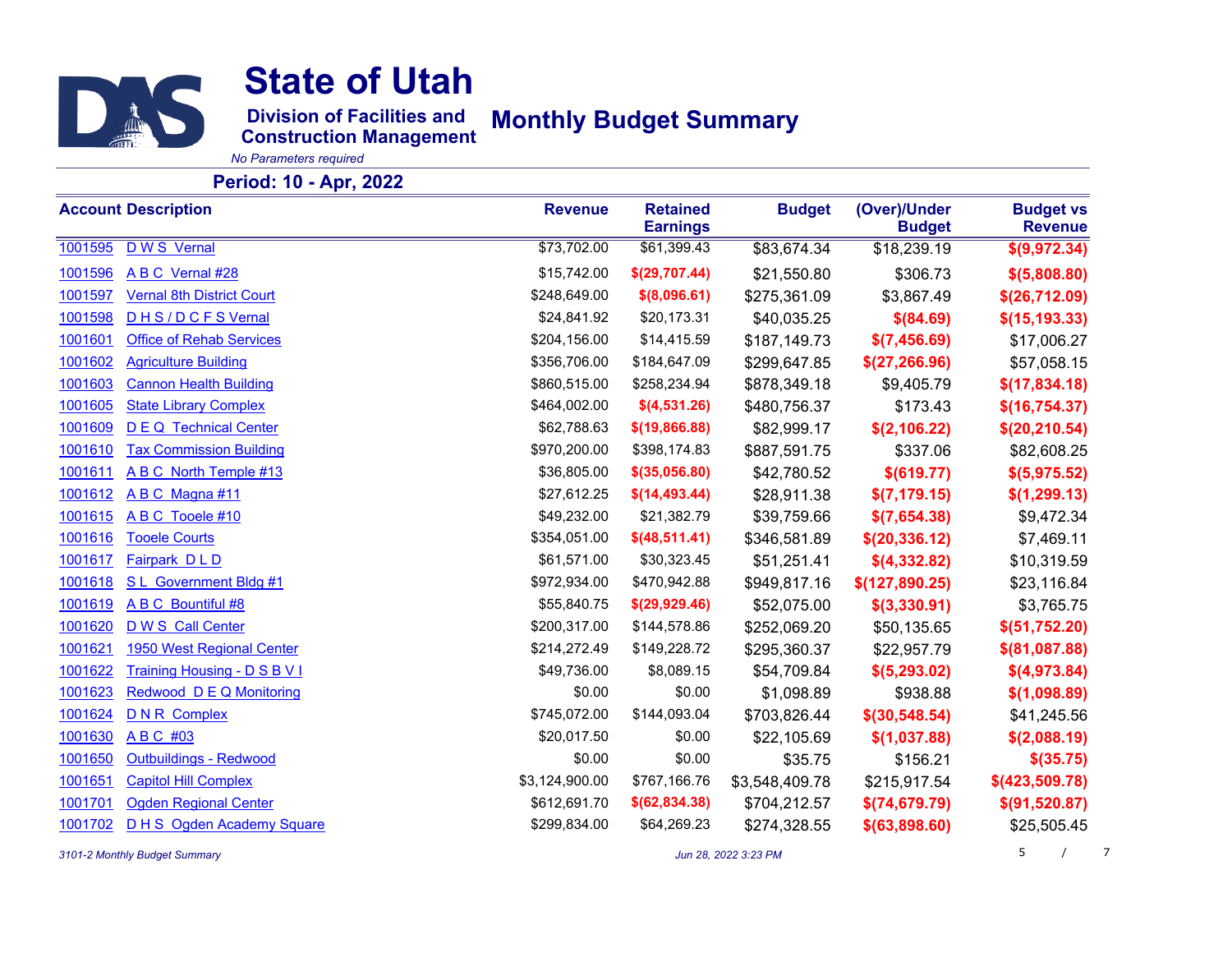

**Division of Facilities and Monthly Budget Summary**

**Construction Management**

*No Parameters required*

#### **Period: 10 - Apr, 2022**

|         | <b>Account Description</b>        | <b>Revenue</b> | <b>Retained</b><br><b>Earnings</b> | <b>Budget</b> | (Over)/Under<br><b>Budget</b> | <b>Budget vs</b><br><b>Revenue</b> |
|---------|-----------------------------------|----------------|------------------------------------|---------------|-------------------------------|------------------------------------|
| 1001703 | <b>Ogden Juvenile Probation</b>   | \$211,134.00   | \$73,535.84                        | \$198,777.49  | \$34,960.54                   | \$12,356.51                        |
| 1001704 | <b>Ogden Courts</b>               | \$562,740.00   | \$(24,078.68)                      | \$498,055.01  | \$(24,668.50)                 | \$64,684.99                        |
| 1001705 | D W S Ogden                       | \$203,748.00   | \$(27,484.01)                      | \$169,602.93  | \$(2,866.26)                  | \$34,145.07                        |
| 1001706 | A B C Syracue #47                 | \$52,215.50    | \$37,890.56                        | \$45,330.40   | \$(9,626.11)                  | \$6,885.10                         |
| 1001707 | A B C Harrisville #21             | \$35,742.50    | \$(10, 554.29)                     | \$35,089.78   | \$(1,160.83)                  | \$652.72                           |
| 1001708 | A B C Ogden Patterson #24         | \$41,123.00    | \$(3,503.00)                       | \$36,592.87   | \$(9,264.15)                  | \$4,530.13                         |
| 1001709 | UHP-BDO                           | \$34,822.00    | \$(621.37)                         | \$31,077.61   | \$ (805.00)                   | \$3,744.39                         |
| 1001710 | <b>State Crime Lab</b>            | \$42,000.00    | \$12,571.49                        | \$40,086.45   | \$(1,966.50)                  | \$1,913.55                         |
| 1001711 | ABC Ogden #19                     | \$21,624.00    | \$(48,928.20)                      | \$33,951.41   | \$(7,900.44)                  | \$(12,327.41)                      |
| 1001713 | <b>ABC Roy #23</b>                | \$16,940.50    | $$$ (63,655.60)                    | \$23,687.39   | \$(2, 159.85)                 | \$(6,746.89)                       |
| 1001714 | <b>Layton Courts</b>              | \$105,896.00   | \$(9,808.67)                       | \$93,023.81   | \$(17,773.04)                 | \$12,872.19                        |
| 1001715 | A B C Layton #30                  | \$32,202.25    | \$(59,999.52)                      | \$41,707.73   | \$3,388.89                    | \$(9,505.48)                       |
| 1001716 | <b>DHS</b> Clearfield             | \$127,306.00   | \$77,930.31                        | \$105,149.77  | \$(15, 441.27)                | \$22,156.23                        |
| 1001717 | D W S Clearfield / Davis          | \$177,417.48   | \$74,522.13                        | \$167,685.23  | \$(8,550.15)                  | \$9,732.25                         |
| 1001718 | <b>Farmington Courts</b>          | \$537,465.00   | \$79,312.96                        | \$522,931.10  | \$13,361.79                   | \$14,533.90                        |
| 1001719 | <b>Farmington Public Safety</b>   | \$100,425.00   | \$(11, 857.49)                     | \$85,993.06   | \$5,530.71                    | \$14,431.94                        |
| 1001720 | A B C Farmington #50              | \$56,355.00    | \$7,965.12                         | \$26,202.01   | \$(17, 135.21)                | \$30,152.99                        |
| 1001725 | Ogden D M V / Drivers License     | \$91,964.00    | \$(31, 136.92)                     | \$84,888.69   | \$(1,221.53)                  | \$7,075.31                         |
| 1001726 | <b>Clearfield Warehouse C6</b>    | \$153,018.78   | \$39,975.95                        | \$127,099.41  | \$(9,595.73)                  | \$25,919.37                        |
| 1001727 | <b>Clearfield Warehouse C7</b>    | \$102,837.00   | \$50,720.50                        | \$78,518.33   | \$1,846.40                    | \$24,318.67                        |
| 1001728 | <b>Ogden Juvenile Court</b>       | \$444,038.00   | \$193,800.63                       | \$435,807.16  | \$(7, 168.57)                 | \$8,230.84                         |
| 1001729 | <b>Ogden Radio Shop</b>           | \$16,434.00    | \$10,937.61                        | \$11,714.01   | \$644.16                      | \$4,719.99                         |
| 1001731 | Ogden V A Facility                | \$52,945.37    | \$18,345.16                        | \$59,586.56   | \$17,086.86                   | \$(6,641.19)                       |
| 1001751 | A B C Logan #6                    | \$31,875.00    | \$(60, 054.98)                     | \$41,414.56   | \$435.53                      | \$(9,539.56)                       |
| 1001752 | <b>Logan First District Court</b> | \$379,267.00   | \$178,599.13                       | \$329,216.57  | \$(109, 309.82)               | \$50,050.43                        |
| 1001754 | D W S Logan                       | \$140,088.00   | \$(62, 422.85)                     | \$110,842.06  | \$(14, 015.86)                | \$29,245.94                        |
| 1001755 | <b>Brigham City Courts</b>        | \$169,400.00   | \$40,964.90                        | \$167,010.24  | $$$ (33,479.58)               | \$2,389.76                         |

*3101-2 Monthly Budget Summary Jun 28, 2022 3:23 PM* 6 /